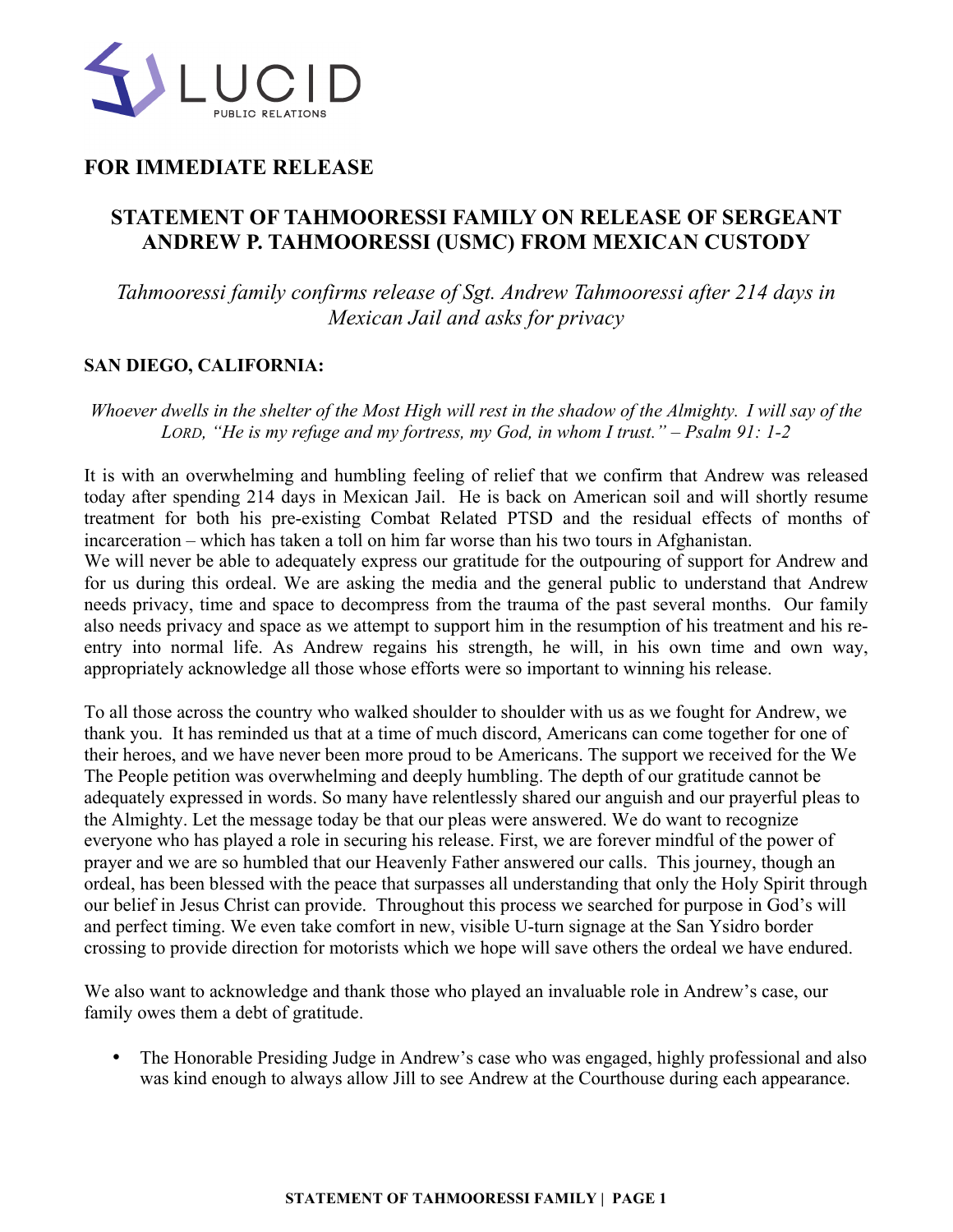- Fernando Benitez, Andrew's (third) lawyer who skillfully took over the case midway through and got it back on track – we cannot say enough about his expertise, his professionalism and his never ending persistence which was a great source of comfort to us and to Andrew.
- We are incredibly grateful for the work of former Governor Bill Richardson and the Richardson Center for their invaluable work behind the scenes throughout this process, as well as for serving as a trusted source of information and a logistical resource throughout this process. We'd also like to extend deeply personal thanks to Juan Massey from the Richarson Center for his dedication to Andrew's case.
- We will be forever grateful to Chairman Matt Salmon and Chairman Ed Royce as well as Congressman Duncan Hunter for taking up this case and fiercely advocating for Andrew with high-ranking Mexican officials. We'd like to particularly thank Leah Campos from the Subcomittee staff for her hard work.
- Serving California and its President Philip Dunn who stepped in to help us early on and provided invaluable guidance in navigating the Mexican judicial system and served as a pillar of strength for our family and for Andrew. We will never be able to thank them enough for their work for Andrew and their persistent advocacy for all veterans.
- Retired Lieutenant Commander Montel Williams who significantly raised the media volume on Andrew's case and with it the pressure on the Mexican Government at just the right time. In our eyes, he's become a lifelong friend.
- To the staff at Consulate Tijuana who worked tirelessly to ensure Andrew's safety and that the process moved forward as expeditiously as possible.
- To all of our friends and family, current and past military who prayed for us and repeatedly offered any help we might need.
- To those in the Press who made sure Andrew was never forgotten Greta Van Susteren, Joseph Kolb and Dan Gallo, Glenn Beck and the Blaze for their daily count of the number of days Andrew had been incarcerated, Chris Cuomo, Nick Valencia and others at CNN, and others including stellar reporting by the San Diego Union Tribune and so many others.

Again, we ask all to respect Andrew's privacy and that of our family as he decompresses from this ordeal. We will continue, of course, regular updates via our family Facebook and Twitter.

Media requests should be forwarded to Jonathan Franks, whose contact is below. There will be regular media briefings in the coming days - outlets can request accreditation by contacting Mr. Franks.

###

## **CONTACT:**

Jonathan Franks LUCID Public Relations 310-735-9001 x 102 jonathan@lucidpublicrelations.com